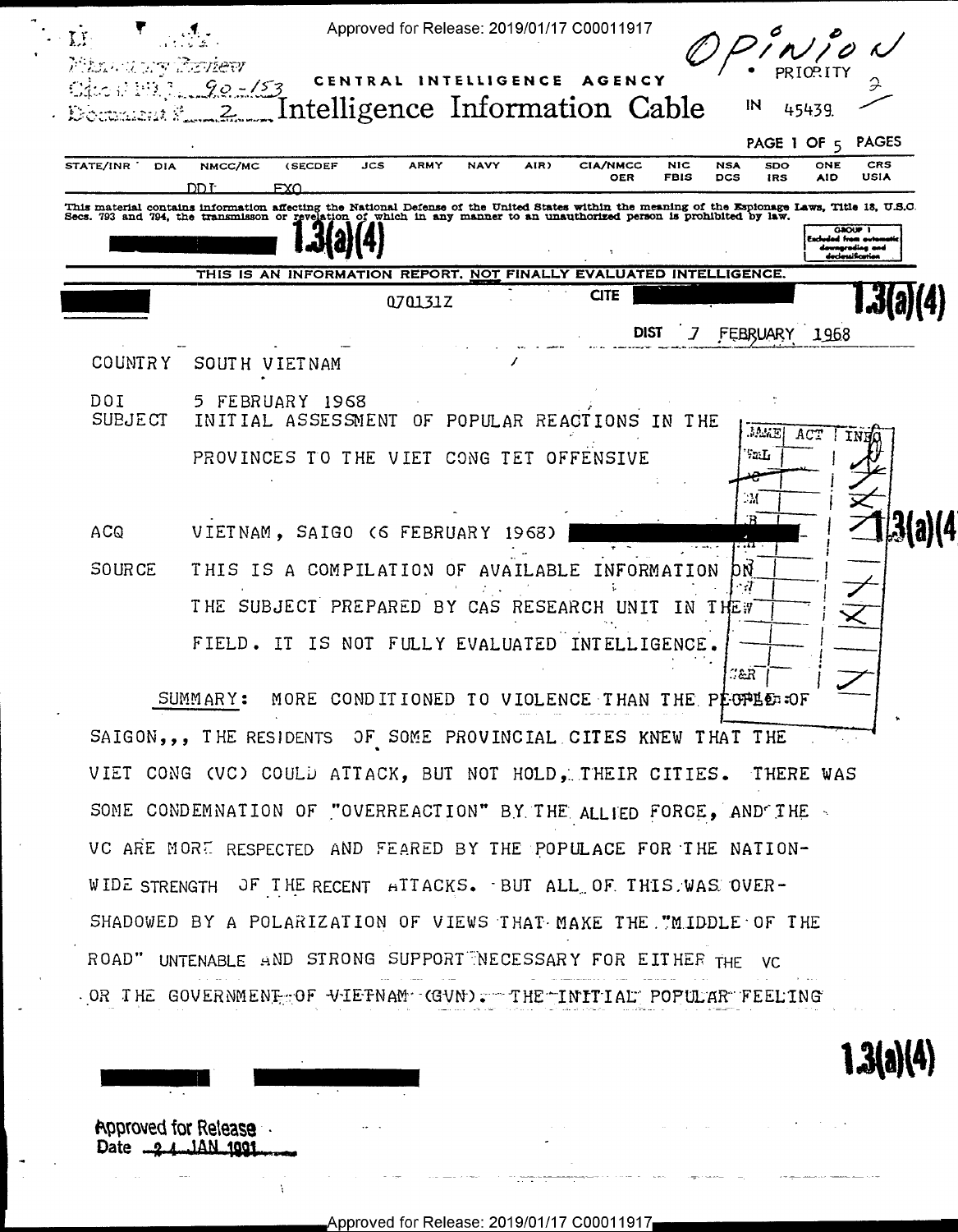| ۰.<br>۰                       | N.                |                                          | Approved for Release: 2019/01/17 C00011917                                                              |                              |
|-------------------------------|-------------------|------------------------------------------|---------------------------------------------------------------------------------------------------------|------------------------------|
| <b>SAN SALES AND A</b>        | $\sim$            |                                          | A.<br>$\bullet$<br>the control of the con-<br>IN 45439<br>$\sim$ $\sim$ $\sim$<br>and the season of the | <b>Contract</b><br>1.3(a)(4) |
|                               | Service Taylor    | $\alpha$ , $\beta$ , $\alpha$ , $\alpha$ | PAGE 2 OF 5 PAGES                                                                                       |                              |
| $\bullet$<br>(classification) | (dissem controls) |                                          | and the state of the state<br>control of the<br><b>Service</b>                                          | 36/4                         |
|                               | $\bullet$         |                                          | the group and control the control                                                                       | $\sim$ $\sim$                |

IS ANTI-VC\_AND PRO-GVN. END~SUMMARY.

1. AN INITIAL ASSESSMENTOF POPULAR REACTION IN PROVINCIAL CITIES CLITTLE INFORMATION IS AVAILABLE AS YET ON REACTIONS IN THE COUNTRYSIDE) INDICATES THAT IT PARALLELS THAT IN SAISON. CAN ASSESSMENT *OF* SAIGON ATTITUDES IS A-V.AILABLE **1.3(a)(4)**  (AN ASSESSMENT OF SAIGON ATTITUDES Is AVAILABLE -13(3)") THERE ARE, HOWEVER, TWO EXCEPTIONS. FIRST, THE PEOPLE IN PROVINCIAL CITIES HAVE SEEN THE WAR CLOSE UP *FOR* A LONG TIME AND WERE PERHAPS LESS CITIES HAVE SEEN THE VAR CLOSE UP FOR A LONG TIME AND MERE PERHAPS LESS AWED BY HOSTILITIES IN THEIR OWN AREA.. THEY KNEW THE *VIET* CONG - AwED BY HOSTILITIES IN THEIR ONN AREA. THEY KNEV THE DIET CONG. CVC) COULD ATTACK THEIR CITIES BUT WERE CONFIDENT THAT THE VC COULD (VC) COULD ATTACH THEIR CITIES BUT NERE CONFIDENT THAT THE VC COULD NOT HOLD THE CITIES. HOWEVER, THEY WERE IMPRESSED BY THE COUNTRY-NOT HOLD THE CITIES. 'HOMEVER, THEY MERE INPRESSED BY THE COUNTRY— WIDE NATURE *OF* THE ACTION. SECOND, THERE WAS GREAT DESTRUCTION MIDE NATURE OF THE ACTION. SECOND, THERE MAS GREAT DESTRUCTION IN SOME PROVINCIAL CITIES; AND WHILE THIS GENERALLY RESULTED IN INCREASED CONDEMNATION OF THE VIEL CONG IT ALSO RESULTED IN CONDEMNATION *OF* "OVER REACT ION" BY ARMY OF THE REPUBLIC O.F VlETNAM CONDEMNATION OF "OVER REACTION" BY ARMY OF THE REPUBLIC OF VIETNAM CARVN) AND U.S. MILITARY. THIS.FEELING-WAS ESPECIALLY BITTER (ARUN) AND U.S. MILITARY. THIS FEELING MAS ESPECIALLY BITTER WHEN THE REACTION WAS ACCOMPANIED BY LOOTING BY ARVN TROOPS, AS WAS REPORTED IN SEVERAL IV CORPS CITIES.

2. THE EFFECTIVENESS OF GOVERNMENT *OF* VIETNAM CGVN) AUTHORITIES IN 2. THE EFFECTIVENESS OF GOVERNMENT OF VIETNAM (GVN) AUTHORITIES IN DEALING WITH SUBSEQUENT PROBLEMS, REFUGEES AND **F**OOD PRIMARILY, MAY WELL . . . . BE CRUCIAL IN FUTURE POPULAR REACTION TO THE GVN. HOWEVER,

\_. .'.\_

**1.3(a)(4) 1.3(a)(4)**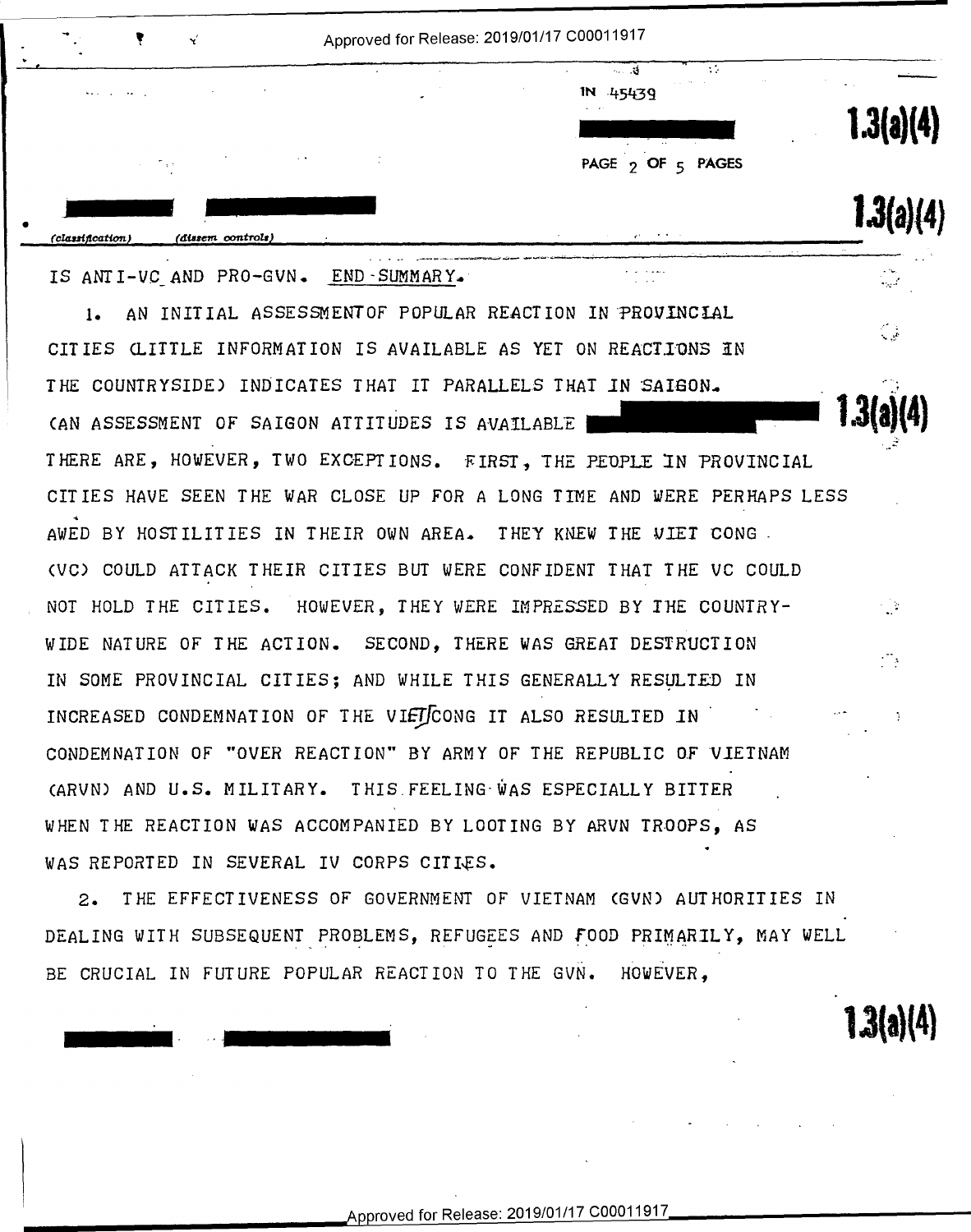

INITIALLY AT LEAST, ANY RECRIMINATIONS SEEM OVER-SHADOWED 3Y THE POLARIZATION WHICH MADE THE "MIDDLE OF THE'S  $\preceq$ ROAD" UNTENABLE . IN DALAT THE POPULATION IS NOW REPORTED . "100 PERCENT" BEHIND THE GVN. IN DANANG IT IS FELT THAT THE ATTACK LESSENED THE REDINESS OF THE POPULACE TO MAKE TROUBLE FOR THE GVN, AND BUDDHIST MONKS THERE ACTUALLY COMPLAINED THAT THE POLICEWERE NOT GETTING OUT TO THEIR PAGODAS FAST ENOUGH WHEN THEY CALLED. A SAMPLE IN MOC HOA, KIEN TUAONG PROVINCE, IT IS FELT THAT THE ONLY ALTERNATIVES NOW ARE TO BE SOLIDLY AGAINST THE VC OR AGAINST THE GVN. UNIVERSALLY, THROUGHOUT THE COUNTRY, THE PEOPLE DID NOT SUPPORT THE VC.

INFORMATION COVERING THE PERIOD UP TO 2400 HOURS 5 - 17  $\overline{3}$ . FEBRUARY INDICATES THAT THE MORALE SITUATION IS IMPROVING IN SOME  $\mathcal{L}^{\text{max}}_{\text{max}}$ AREAS. SOCIAL WELFARE ORGANIZATIONS, AND RELIGIOUS GROUPS, BOTH BUDDHIST AND CATHOLIC, HAVE TAKEN THE INITIATIVE IN SOME AREAS AND REFUGEES ARE BEING CARED FOR. AND SALL EXCPIION IS QUANG TRI, WHERE THE MORALE IN THE CITY IS DESCRIBED AS "NOT GOOD", WITH SOME PROMINENT OFFICIALS ATTEMPTING TO GET THEIR FAMILIES OUT. POLICE ARE STILL NOT FUNCTIONING IN PHAN THIET, ALTHOUGH SOCIAL WELFARE ORGANIZATIONS ARE. IN PHAN RANG THE POLICE ARE REPORTED TO BE DOING AN OUTSTANDING JOB. IN QUI NHON,

 $1.3(a)(4)$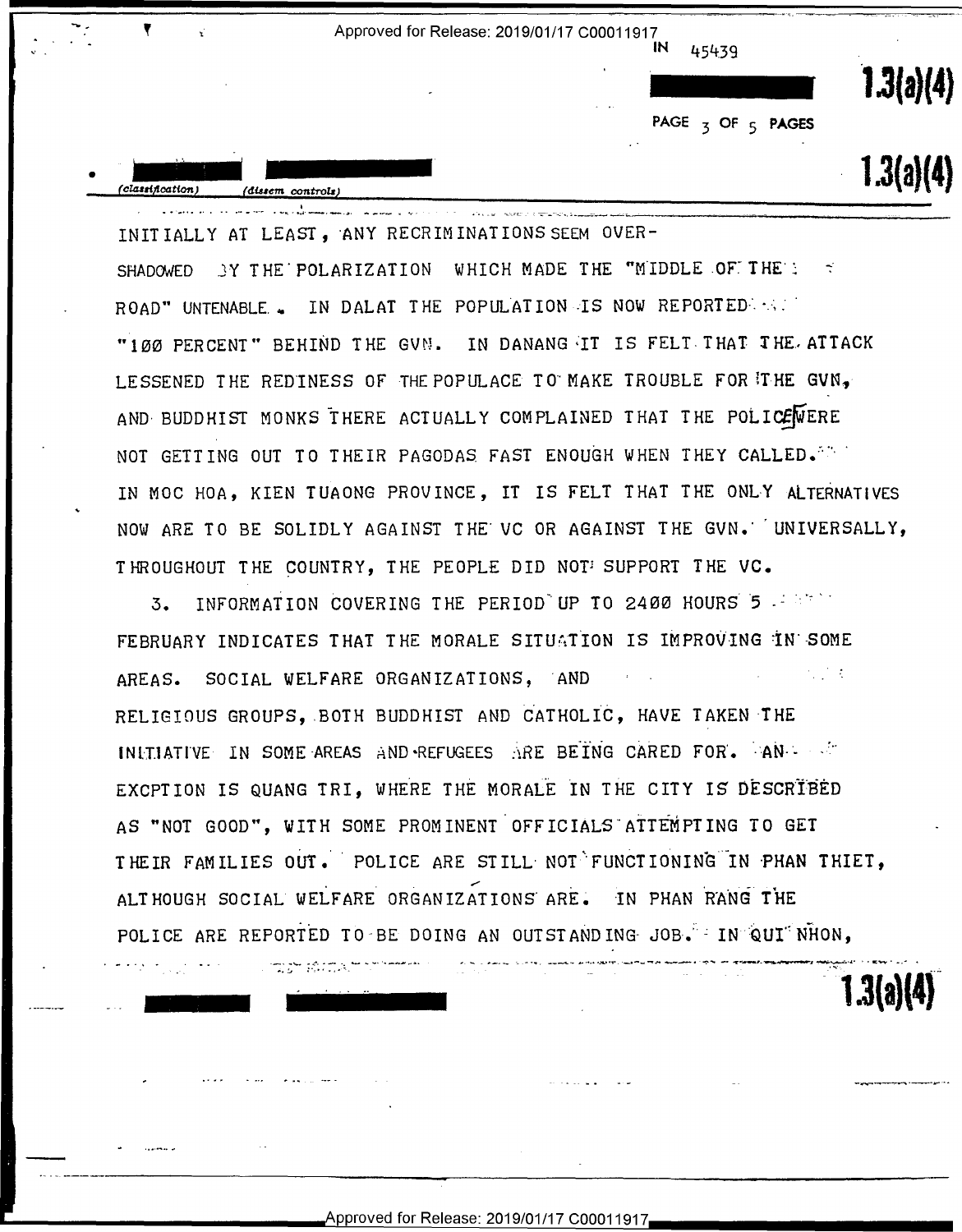Approved for Release: 2019/01/17 C00011917

45439

OF 5 PAGES

 $1.3(a)(4)$ 

 $1.3(a)(4)$ 

PAGE4

WHERE THE NEW PLAN WAS TO CAPTURE THE PROVINCE CHIEF AND MAKE HIM BROADCAST AN APPEAL TO SUPPORT TH COALITION GOVERNMENT. THERE WAS NO COOPRATION WITH THE VC BY GUN AUTHORITIES OR BY THE PEOPLE. AND TH ENEMY PLAN FAILED. ANTI-VC FEELING IN QUI NHON HAS "INCREASED CONSIDERABLY." IN VINH LONG. WHERE 50 PERCENT OF THE CITY WAS DESTROYED. THERE HAS BEEN A SHIFT IN POPULAR ATTITUDE TOWARD INCREASED BLAME FOR THE VC AND AN UNDERSTANDING OF THE GVN AND U.S. ACTION. IN CAN THO THE ADVENT OF U.S. TROOPS INTO PROVINCE CITIES IS REPORTED TO BESPARKING THE MORALE OF THE GVN FORCES AND IMPROVING THEIR EFFECTIVENSS. 4. TH VC MAY HAVE WON A POLITICAL VICTORY. THEY ARE MORE RESPECTED AND MORE FEARED BY THE VERY PEOPLE WHO ARE NOW SO INCENSED AGAINST AND DISGUSTED WITH THEM. IN CHAU DOC IT IS THE "GENERAL OPINION" THAT THE VC HURT THE GVN MORE THAN THE GVN HURT THENC. PEOPLE IN THE COUNTRYSIDE AROUND CA MAU BELIEVESTHE VC PROPAGANDA THAT THE VC HAVE WON A GREAT VICTORY. IN DANANG:IT IS THE "GENERAL CONSENSUS" THAT THE VC WON A POLITICAL VICTORY IN PROVING THAT THEY HAD SUFFICIENT FORCES FOR A COUNTRY-WIDE ATTACK; EVEN THOUGH IT IS ADMITTED THAT THE ATTACK ENDED WITH A MILITARY VICTORY FOR THE U.S. AND GVN.

(classification)

Approved for Release: 2019/01/17 C00011917